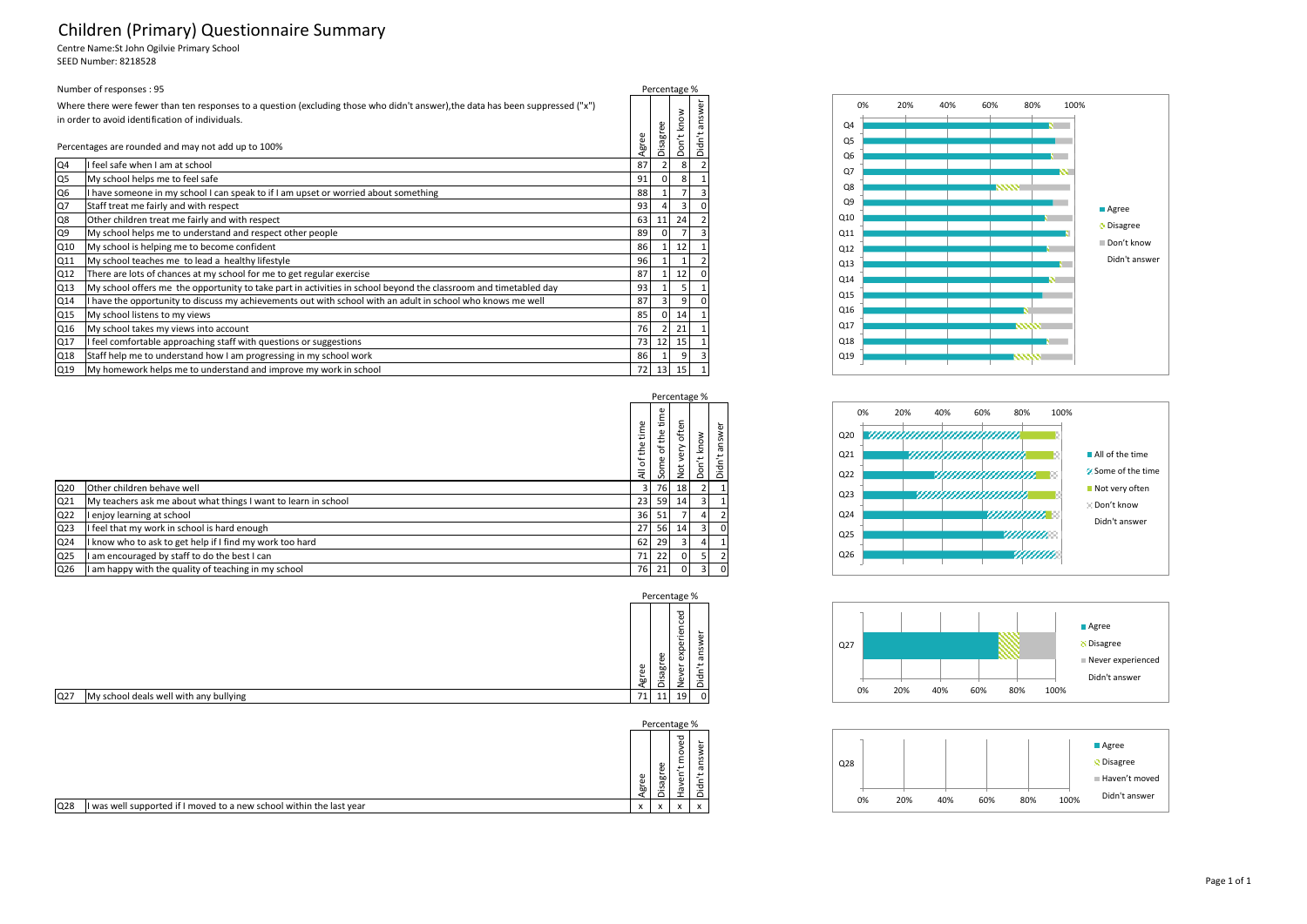## Parents / Carers (Primary) Questionnaire Summary

Centre Name:St John Ogilvie Primary School SEED Number: 8218528

| Number of responses: 51 |                                                                                                                                                                                                                                                                                                                                                                  |          |      |                |                | Percentage %   |        |
|-------------------------|------------------------------------------------------------------------------------------------------------------------------------------------------------------------------------------------------------------------------------------------------------------------------------------------------------------------------------------------------------------|----------|------|----------------|----------------|----------------|--------|
|                         | Disclosure control has been applied to the data, this means a small number of responses have been changed to prevent individuals being identified.<br>$\omega$<br>Where there were fewer than ten responses to a question (excluding those who didn't answer), the data has been suppressed ("x")<br>š<br>āε<br>in order to avoid identification of individuals. |          |      |                |                |                | ō<br>₹ |
|                         | Percentages are rounded and may not add up to 100%                                                                                                                                                                                                                                                                                                               | Strongly | Agre | Disagre        | strongly       | Don'           | ā      |
| Q4                      | My child likes being at this school                                                                                                                                                                                                                                                                                                                              | 82       | 14   |                | $\Omega$       | $\overline{2}$ |        |
| Q5                      | Staff treat my child fairly and with respect                                                                                                                                                                                                                                                                                                                     | 94       |      | $\Omega$       | <sup>0</sup>   | $\overline{2}$ |        |
| Q6                      | feel that my child is safe at the school                                                                                                                                                                                                                                                                                                                         | 92       |      |                | $\Omega$       | $\Omega$       |        |
| Q7                      | The school helps my child to feel confident                                                                                                                                                                                                                                                                                                                      | 82       | 14   | $\overline{2}$ | $\Omega$       | $\overline{2}$ |        |
| Q8                      | I feel staff really know my child as an individual                                                                                                                                                                                                                                                                                                               | 84       | 14   | $\Omega$       | $\Omega$       | $\overline{2}$ |        |
| Q9                      | My child finds their learning activities hard enough                                                                                                                                                                                                                                                                                                             | 47       | 37   | 6              | $\overline{2}$ | 8              |        |
| Q10                     | My child receives the help he/she needs to do well                                                                                                                                                                                                                                                                                                               | 82       | 16   | $\Omega$       | $\Omega$       | $\overline{2}$ |        |
| Q11                     | My child is encouraged by the school to be healthy and take regular exercise                                                                                                                                                                                                                                                                                     | 84       | 14   | $\Omega$       | 0              | $\overline{2}$ |        |
| Q12                     | The school supports my child's emotional wellbeing                                                                                                                                                                                                                                                                                                               | 78       | 18   | $\Omega$       | $\Omega$       | $\overline{a}$ |        |
| Q13                     | My child is making good progress at the school                                                                                                                                                                                                                                                                                                                   | 80       | 14   |                | 0              | $\overline{2}$ |        |
| Q14                     | I receive helpful, regular feedback about how my child is learning and developing e.g. informal feedback, reports and learning profiles                                                                                                                                                                                                                          | 71       | 27   | $\Omega$       | $\Omega$       | $\overline{2}$ |        |
| Q15                     | The information I receive about how my child is doing reaches me at the right time                                                                                                                                                                                                                                                                               | 75       | 22   | $\Omega$       |                |                |        |
| Q16                     | I understand how my child's progress is assessed                                                                                                                                                                                                                                                                                                                 | 76       | 20   | $\overline{2}$ | $\Omega$       | $\overline{2}$ |        |
| Q17                     | The school gives me advice on how to support my child's learning at home                                                                                                                                                                                                                                                                                         | 67       | 27   | 6              | <sup>0</sup>   | $\Omega$       |        |
| Q18                     | The school organises activities where my child and I can learn together                                                                                                                                                                                                                                                                                          | 78       | 18   | $\Omega$       | $\Omega$       | 4              |        |
| Q19                     | The school takes my views into account when making changes                                                                                                                                                                                                                                                                                                       | 51       | 35   |                | $\Omega$       | 12             |        |
| Q20                     | feel comfortable approaching the school with questions, suggestions and/or a problem                                                                                                                                                                                                                                                                             | 94       |      | $\Omega$       |                | $\Delta$       |        |
| Q21                     | feel encouraged to be involved in the work of the Parent Council and/or parent association                                                                                                                                                                                                                                                                       | 67       | 25   | $\overline{2}$ | $\Omega$       | 6              |        |
| Q22                     | am kept informed about the work of the Parent Council and/or parent association                                                                                                                                                                                                                                                                                  | 69       | 22   | 6              | 0              | $\overline{4}$ |        |
| Q23                     | am satisfied with the quality of teaching in the school                                                                                                                                                                                                                                                                                                          | 84       | 12   |                | $\Omega$       | $\overline{2}$ |        |
| Q24                     | The school is well led and managed                                                                                                                                                                                                                                                                                                                               | 86       | 12   | $\Omega$       | <sup>0</sup>   | $\overline{2}$ |        |
| Q25                     | The school encourages children to treat others with respect                                                                                                                                                                                                                                                                                                      | 90       |      | $\Omega$       | $\Omega$       | $\overline{2}$ |        |
| Q26                     | I would recommend the school to other parents                                                                                                                                                                                                                                                                                                                    | 88       |      | $\overline{2}$ | $\Omega$       | $\overline{2}$ |        |
| Q27                     | Overall. I am satisfied with the school                                                                                                                                                                                                                                                                                                                          | 88       | 8    | $\mathbf 0$    | $\Omega$       | 4              | 0      |

| 0%              | 20% | 40% | 60% | 80%                 | 100%                        |  |
|-----------------|-----|-----|-----|---------------------|-----------------------------|--|
| Q4              |     |     |     |                     | www                         |  |
| Q5              |     |     |     |                     | ×                           |  |
| Q <sub>6</sub>  |     |     |     |                     | m                           |  |
| Q7              |     |     |     |                     | mm                          |  |
| Q8              |     |     |     |                     | mm                          |  |
| Q9              |     |     |     | w <i>www.</i> ww    |                             |  |
| Q10             |     |     |     |                     | www                         |  |
| Q11             |     |     |     |                     | mm                          |  |
| Q12             |     |     |     | mm                  |                             |  |
| Q13             |     |     |     |                     | ■ Strongly agree<br>$\,m\,$ |  |
| Q14             |     |     |     | www                 | Agree                       |  |
| Q15             |     |     |     |                     | <b>C</b> Disagree           |  |
| Q16             |     |     |     | mmm                 | Strongly disagree           |  |
| Q17             |     |     |     | www.wa              | Don't know                  |  |
| Q18             |     |     |     | www.                | Didn't answer               |  |
| Q19             |     |     |     | <u>inimimimi</u>    |                             |  |
| Q <sub>20</sub> |     |     |     |                     | n.                          |  |
| Q21             |     |     |     | <i>viitiviit</i> in |                             |  |
| Q22             |     |     |     | www                 |                             |  |
| Q <sub>23</sub> |     |     |     |                     | <b>MAN</b>                  |  |
| Q24             |     |     |     |                     | m                           |  |
| Q25             |     |     |     |                     | m                           |  |
| Q26             |     |     |     |                     | ww                          |  |
| Q27             |     |     |     |                     | m                           |  |

|     |                                         |                                                                  |                           |                                                           | Percentage %                               |                                           |                                    |  |
|-----|-----------------------------------------|------------------------------------------------------------------|---------------------------|-----------------------------------------------------------|--------------------------------------------|-------------------------------------------|------------------------------------|--|
|     |                                         | ω<br>$\mathbf{a}$<br>∼<br><b>bo</b><br>ത<br>ngly<br>$\circ$<br>녽 |                           | Φ<br>$\omega$<br>`<br>$\overline{50}$<br>ā<br>S<br>$\cup$ | $\mathbf \omega$<br>Φ<br>disagr<br>흥<br>5x | ு<br>experience<br>৯<br>3<br>$\mathbf{z}$ | ৯<br>ansv<br>ب<br>idn'<br>$\Omega$ |  |
| Q28 | The school deals well with any bullying | $\mathbf{x}$                                                     | $\boldsymbol{\mathsf{x}}$ | x                                                         | $\mathbf{v}$                               | x                                         |                                    |  |



| ō<br>∼<br>ಕ<br>$\lambda$ | $\omega$<br>듮 | ு<br>$\check{}$<br>л | ৯<br>⋍<br>≖<br>Û.<br>$\sim$ | ∽<br>æ<br>$\lambda$<br>$\lambda$         | $\mathbf{C}$<br>ᅙ<br>$\Box$<br>$\lambda$<br>$\lambda$ |                 | 0% | 20% | 40% | 60% | 80% | 100% | Strongly disagree<br>Hasn't moved |
|--------------------------|---------------|----------------------|-----------------------------|------------------------------------------|-------------------------------------------------------|-----------------|----|-----|-----|-----|-----|------|-----------------------------------|
| σ<br>ᇟ<br>-<br><u>.</u>  | Φ             | æ<br>agr             | ਠ<br>खे                     | ۰<br>∽<br>ى<br>$\ddot{\phantom{1}}$<br>- | Ω<br>ਨੋ<br>$\overline{\phantom{0}}$<br>÷              | Q <sub>29</sub> |    |     |     |     |     |      | N Disagree                        |
| Φ<br>ᆱ                   |               |                      | ೫<br>S<br>                  | ᄝ                                        | ∼<br>$\mathbf \omega$<br>š                            |                 |    |     |     |     |     |      | <b>SAgree</b>                     |
| Φ                        |               |                      | $\omega$<br>Φ<br>∽          |                                          |                                                       |                 |    |     |     |     |     |      | Strongly agree                    |
|                          |               |                      |                             |                                          |                                                       |                 |    |     |     |     |     |      |                                   |

|                                                                                       |                                         |                    | Percentage %                 |                                                   |  |
|---------------------------------------------------------------------------------------|-----------------------------------------|--------------------|------------------------------|---------------------------------------------------|--|
|                                                                                       | œ<br>᠊ᡣᠦ<br>ᇟ<br>-<br>∼<br>ō<br>≖<br>Ö. | Φ<br>$\omega$<br>ᆱ | Φ<br>Йã<br>S<br>$\cdot$<br>◡ | $\mathbf{a}$<br>α.<br>b<br>ā<br>$\mathbf{v}$<br>b |  |
| Q29<br>My child was well supported if they moved to a new school within the last year |                                         |                    |                              |                                                   |  |

Strongly agree